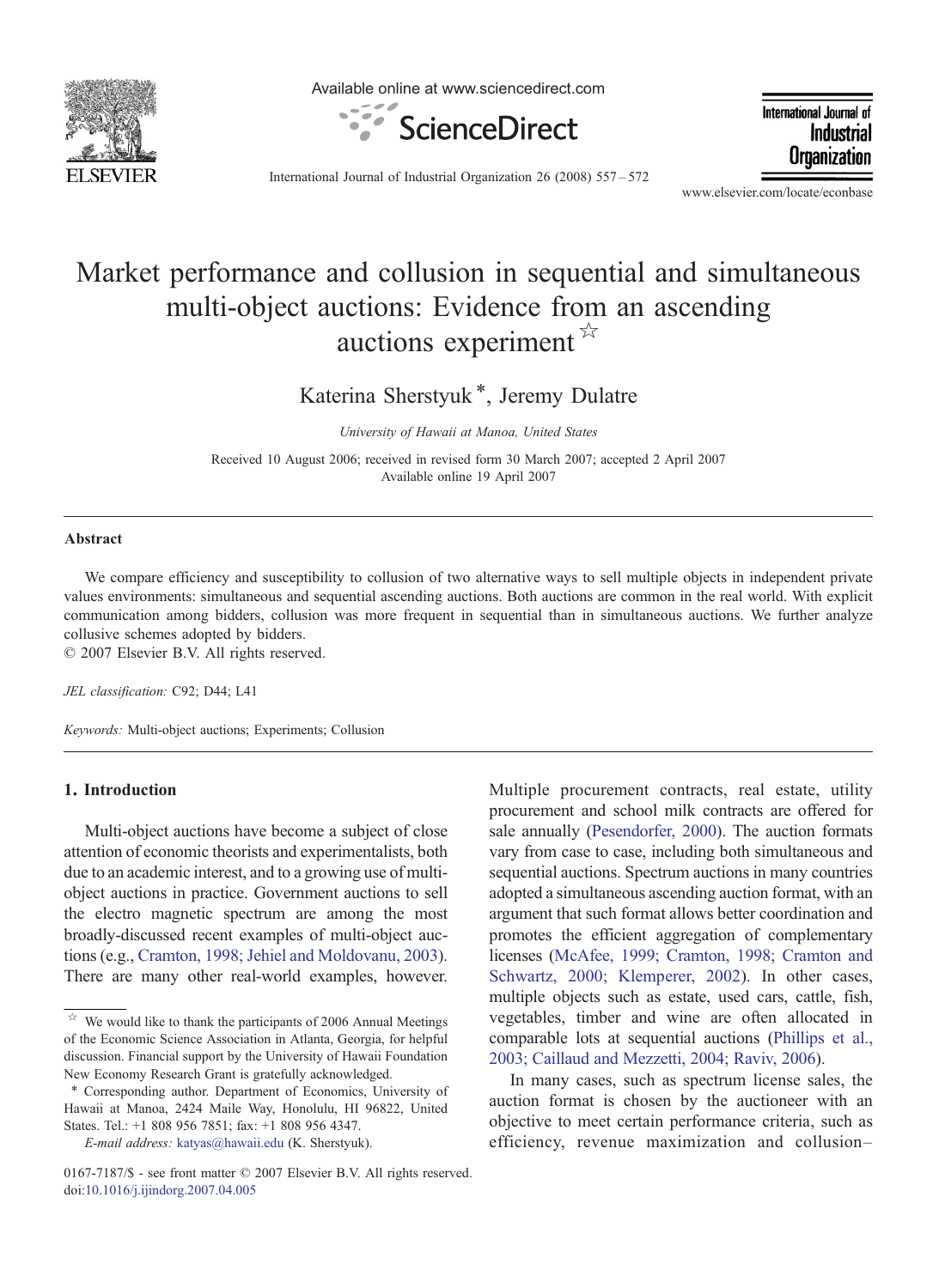proofness. The laboratory research that compares different auction formats in view of these criteria is therefore of immediate interest. Indeed, several experimental studies have compared efficiency and revenue-raising properties of simultaneous and sequential multi-unit auction. [Lunanders and Nilsson \(2004\)](#page--1-0) compare bidding behavior for multiple identical contracts in first-price simultaneous, first-price sequential and first-price combinatorial auctions. They report that when bidders have non-linear average costs of winning more than one contract, combinatorial auctions are the most efficient. [Goeree et al.](#page--1-0) [\(2006\)](#page--1-0) compare the performances of first-price simultaneous, first-price sequential, simultaneous descending and simultaneous ascending auctions in various bidding environments with single-unit demand. They find that simultaneous ascending auctions are the most efficient, but at the same time they yield lower and more variable revenues than other auction formats. While Goeree et al. note that low and variable revenues in uncompetitive situations yield suspicion of collusion, they do not study collusion per se and do not compare susceptibility to collusion across auction formats. This is what we do in this paper.

We investigate and compare performances of simultaneous and sequential ascending multi-object auctions with an emphasis on their susceptibility to collusion. Vulnerability to collusive bidding has been a major concern in many real-world multi-unit auctions, such as auctions for school milk contracts [\(Pesendorfer, 2000](#page--1-0)), or spectrum auctions [\(Cramton and Schwartz, 2000; Jehiel](#page--1-0) [and Moldovanu, 2003](#page--1-0)). We focus on ascending auctions, which have been argued both to enhance efficiency, and to be more vulnerable to collusion than sealed bid auctions [\(Klemperer, 2003](#page--1-0)). Collusive tendencies may differ between sequential and simultaneous ascending auctions due to strategic or other differences among the institutions. For example, sequential auctions may discourage collusion through backwards induction: $\frac{1}{1}$  Collusive agreements cannot be sustained in the final period, possibly unraveling to earlier periods of the auction. On the other hand, if simultaneous nature of the auctions imposes high complexity costs on boundedly rational bidders, then bidders may find it easier to collude in sequential auctions.

Another objective of this study is to see how bidders collude in ascending auctions. Theoretical literature analyzes collusive schemes supportable as equilibria under different auction institutions. [McAfee and McMillan](#page--1-0) [\(1992\)](#page--1-0) show that in a static single-object sealed bid auction without side payments, the best collusive scheme

a cartel can use is random assignment of the object at the reserve price. [Fudenberg et al. \(1994\)](#page--1-0) show that in repeated auctions with communication, a folk theorem implies that various collusive schemes can be supported as subgame perfect equilibria. [Skrzypacz and Hopenhayn](#page--1-0) [\(2004\)](#page--1-0) demonstrate that in repeated sealed-bid auctions with no communication and no side payments, collusion better than bid rotation of objects is feasible. [Aoyagi](#page--1-0) [\(2003\)](#page--1-0) also argues that if an auction with communication is repeated, then even without side payments, a dynamic scheme payoff-superior to any static one can be implemented. Such dynamic "splitting objects across time" schemes are somewhat similar to the static ranking mechanism discussed by [Pesendorfer \(2000\)](#page--1-0) for collusion in multi-object auctions, where bidders submit their preferences for the objects. Due to the absence of side payments, each collusive scheme has to give each bidder a sufficiently high share of objects to insure incentive compatibility. [Kwasnica \(2000\)](#page--1-0) notes that the serial dictator scheme, where an order of bidders is selected randomly, and then bidders proceed in turn each choosing one object, is another incentive compatible mechanism to allocate multiple objects within a cartel. [Brusco and](#page--1-0) [Lopomo \(2002\)](#page--1-0) show that in simultaneous ascending price auctions for multiple objects, collusion via signaling is possible even in a non-repeated setting without communication. A common feature of the multi-object and dynamic collusive mechanisms discussed above is that they all improve efficiency as compared to the random assignment by assigning each bidder the objects he or she values more with higher probability. In this paper, we allow explicit communication among bidders and consider collusive schemes adopted by bidders in view of the theoretical possibilities discussed above.

The research on collusion in various experimental markets has been extensive, with early contributions including [Fouraker and Siegel \(1963\)](#page--1-0) and [Isaac and](#page--1-0) [Walker \(1985\)](#page--1-0). Recently, more studies focus on multiobject auctions. [Kwasnica \(2000\)](#page--1-0) reports that bidders successfully collude in multi-object sealed bid auctions with communication. He provides evidence that bidders used collusive schemes that were payoff-superior to random assignment; in particular, the ranking mechanism of [Pesendorfer \(2000\)](#page--1-0) was adopted frequently. [Kwasnica and Sherstyuk \(2007\)](#page--1-0) study tacit bidder collusion in simultaneous ascending price auctions but do not compare the results with the sequential auction setting. They provide evidence of collusion via signaling consistent with [Brusco and Lopomo \(2002\)](#page--1-0) in twoperson experimental markets. [Burns \(1985\)](#page--1-0) reports some cases of collusion in sequential auctions. [Phillips](#page--1-0) [et al. \(2003\)](#page--1-0) give evidence of bidder collusion in

<sup>1</sup> This may be true even in a repeated auctions framework, as long as bidders focus on the stage game.